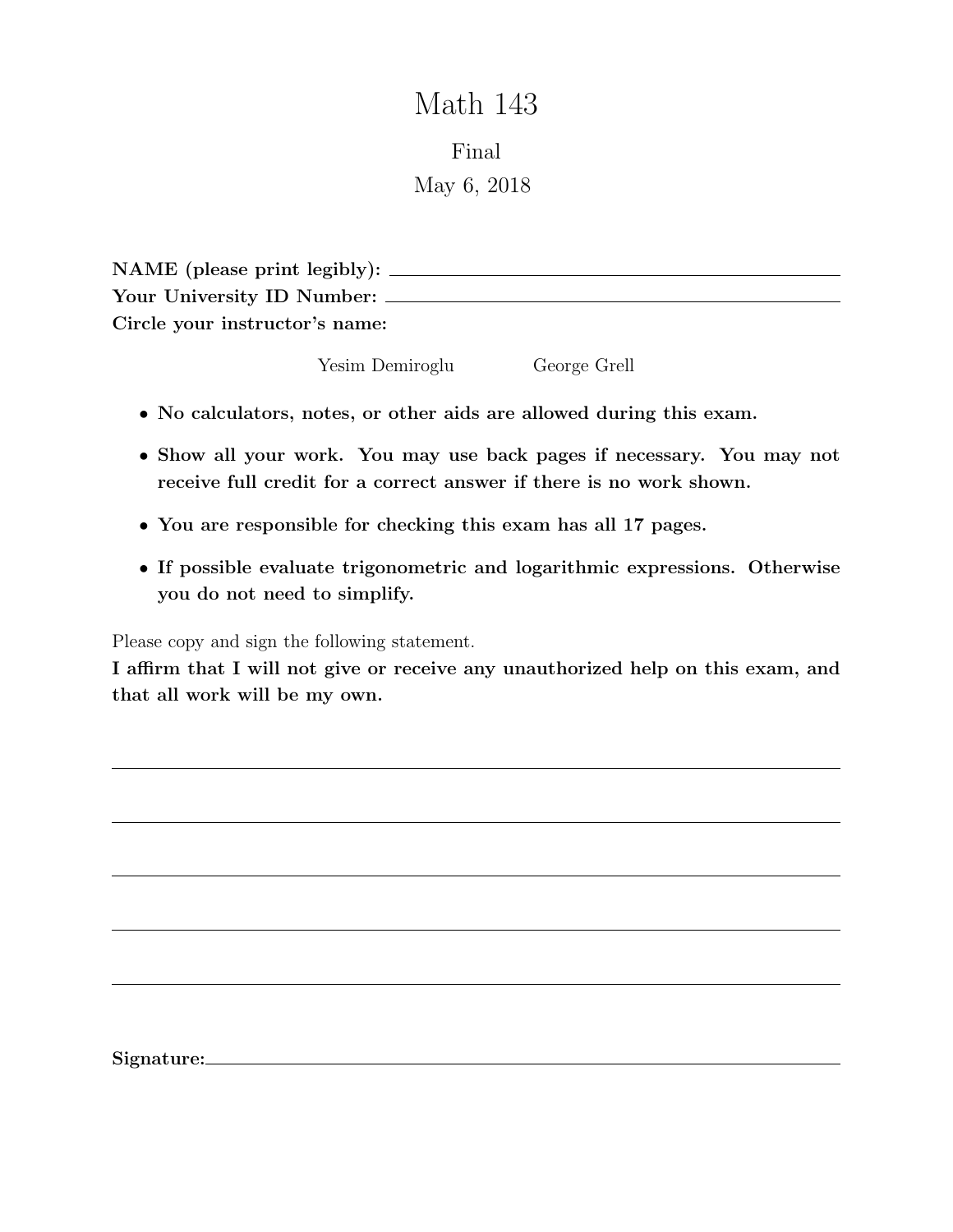| Part A          |       |              |  |  |  |
|-----------------|-------|--------------|--|--|--|
| <b>QUESTION</b> | VALUE | <b>SCORE</b> |  |  |  |
|                 | 20    |              |  |  |  |
| $\overline{2}$  | 14    |              |  |  |  |
| 3               | 15    |              |  |  |  |
| 4               | 14    |              |  |  |  |
| 5               | 15    |              |  |  |  |
| 6               | 12    |              |  |  |  |
| <b>TOTAL</b>    | 90    |              |  |  |  |

| Part B          |              |                        |  |  |
|-----------------|--------------|------------------------|--|--|
| <b>QUESTION</b> | <b>VALUE</b> | $\operatorname{SCORE}$ |  |  |
|                 | 15           |                        |  |  |
| 8               | 12           |                        |  |  |
| 9               | 16           |                        |  |  |
| 10              | 12           |                        |  |  |
| 11              | 15           |                        |  |  |
| <b>TOTAL</b>    | 70           |                        |  |  |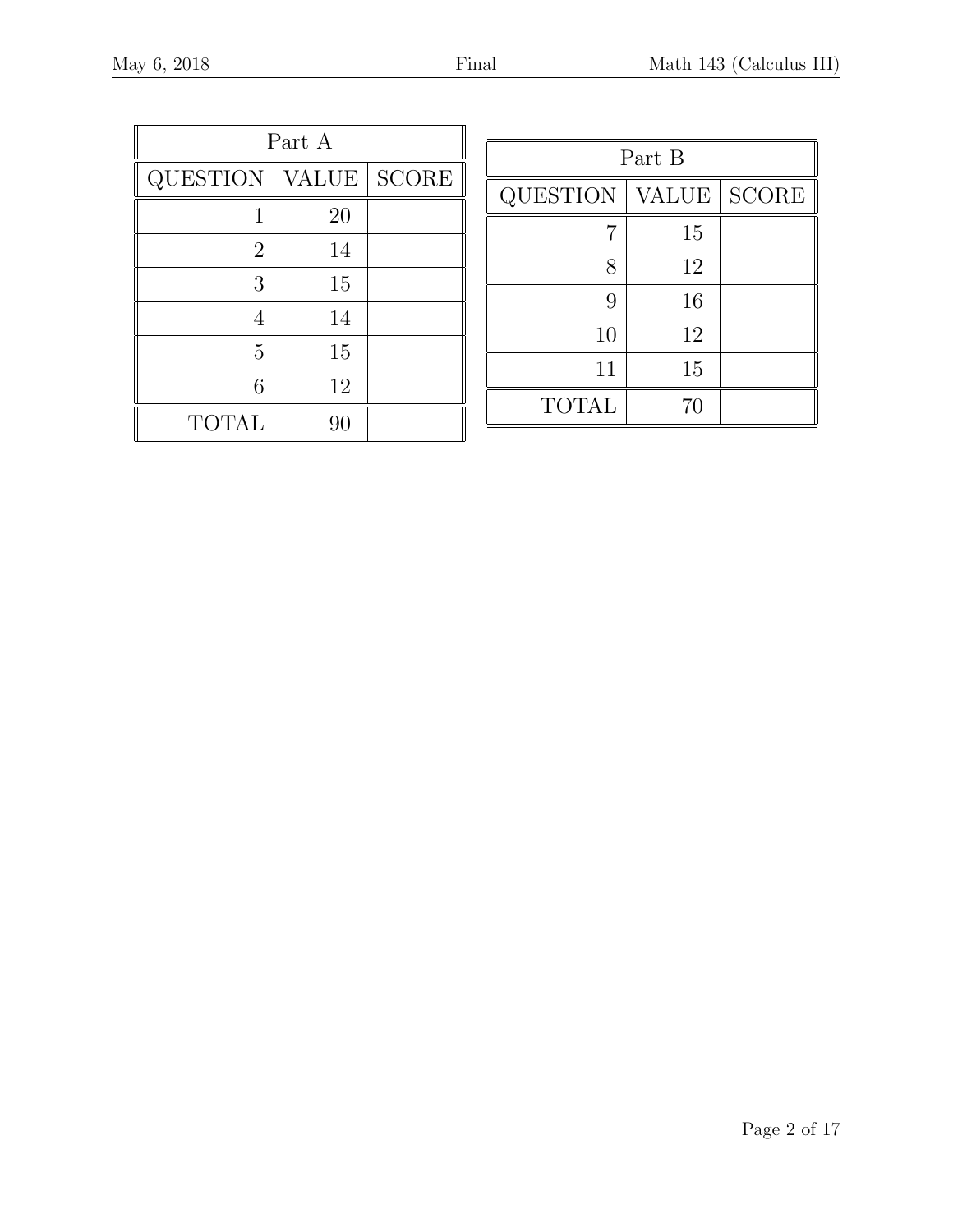### Part A

1. (20 points) If a sequence below converges, find its limit, and justify by citing any theorems/rules you use. If a sequence below diverges, state whether it diverges because it oscillates, diverges to  $+\infty$ , or diverges to  $-\infty$ .

(a)  $a_n = \frac{\ln n}{n}$ n

(b)  $a_n = (-1)^n n^3$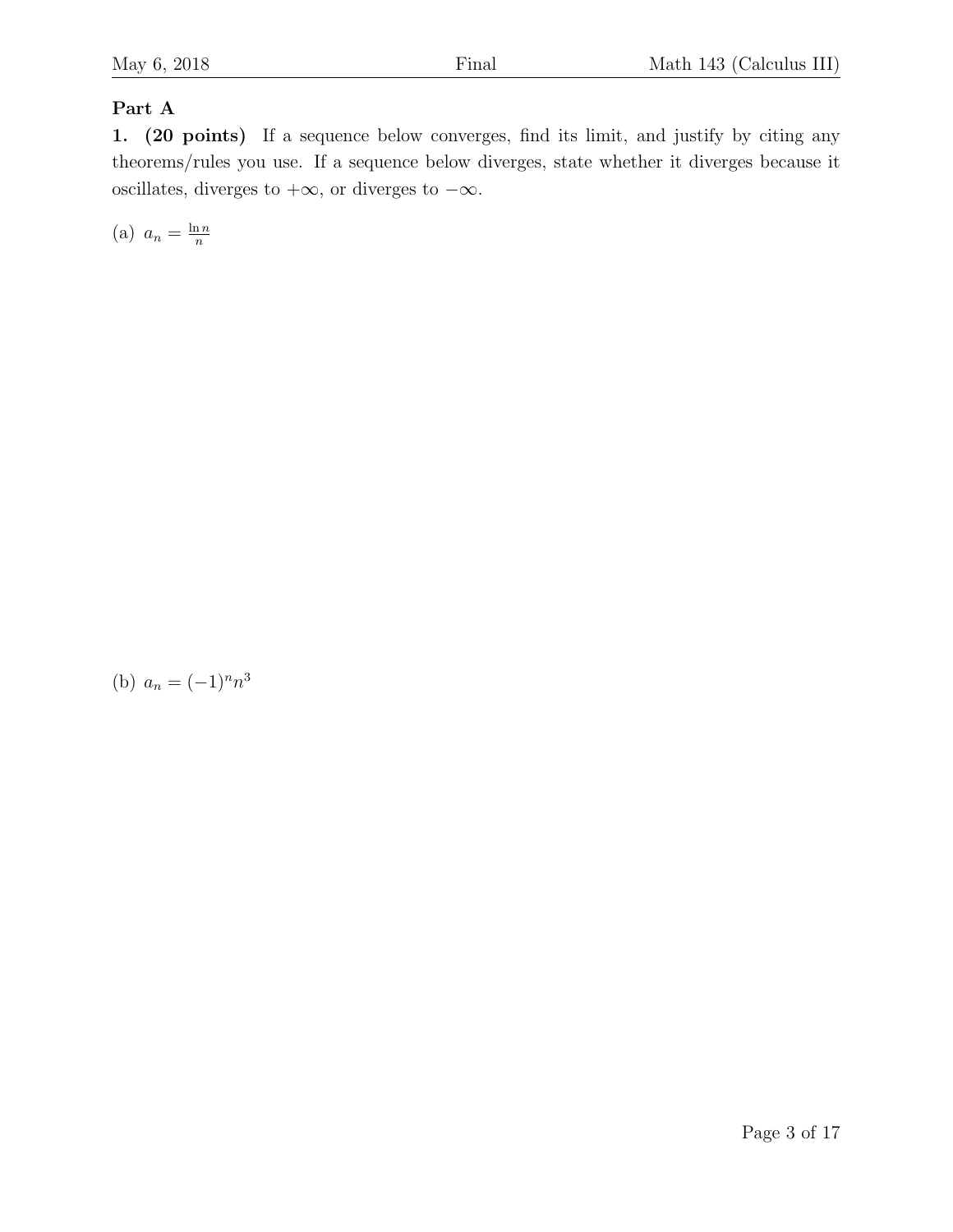(c)  $a_n = \frac{\cos n}{n}$ n

(d)  $a_n = \ln(3n^2 + 11) - \ln(5n^2 + 8n - 2)$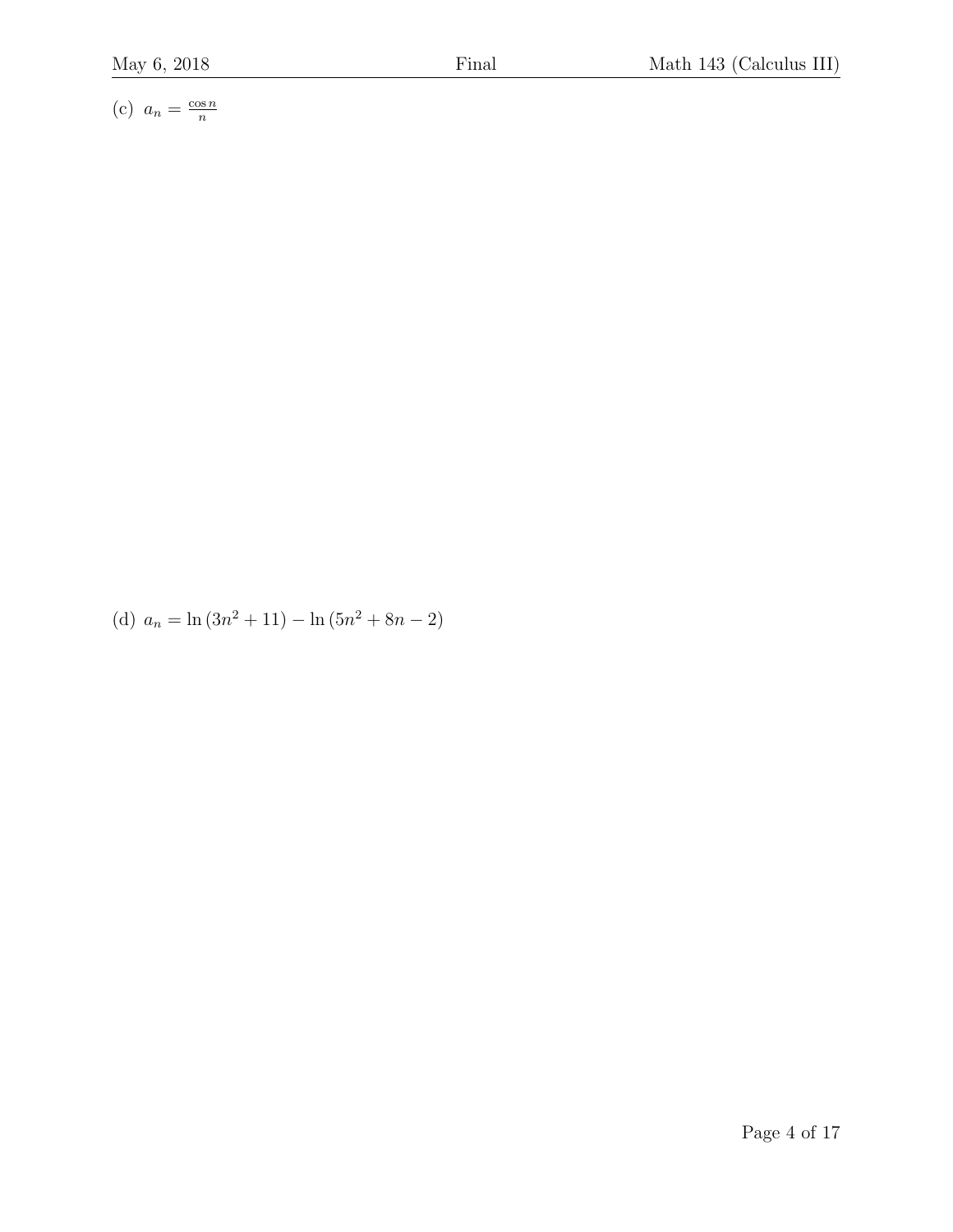2. (14 points) Determine whether the following series converge or diverge. If a series converges, find its sum. Justify and show all your work.

(a)

$$
\sum_{n=1}^{\infty} \left( \frac{4}{5^n} + \frac{1}{3^n} \right)
$$

(b)

 $\sum^{\infty}$  $n=2$ 2  $n^2 - 1$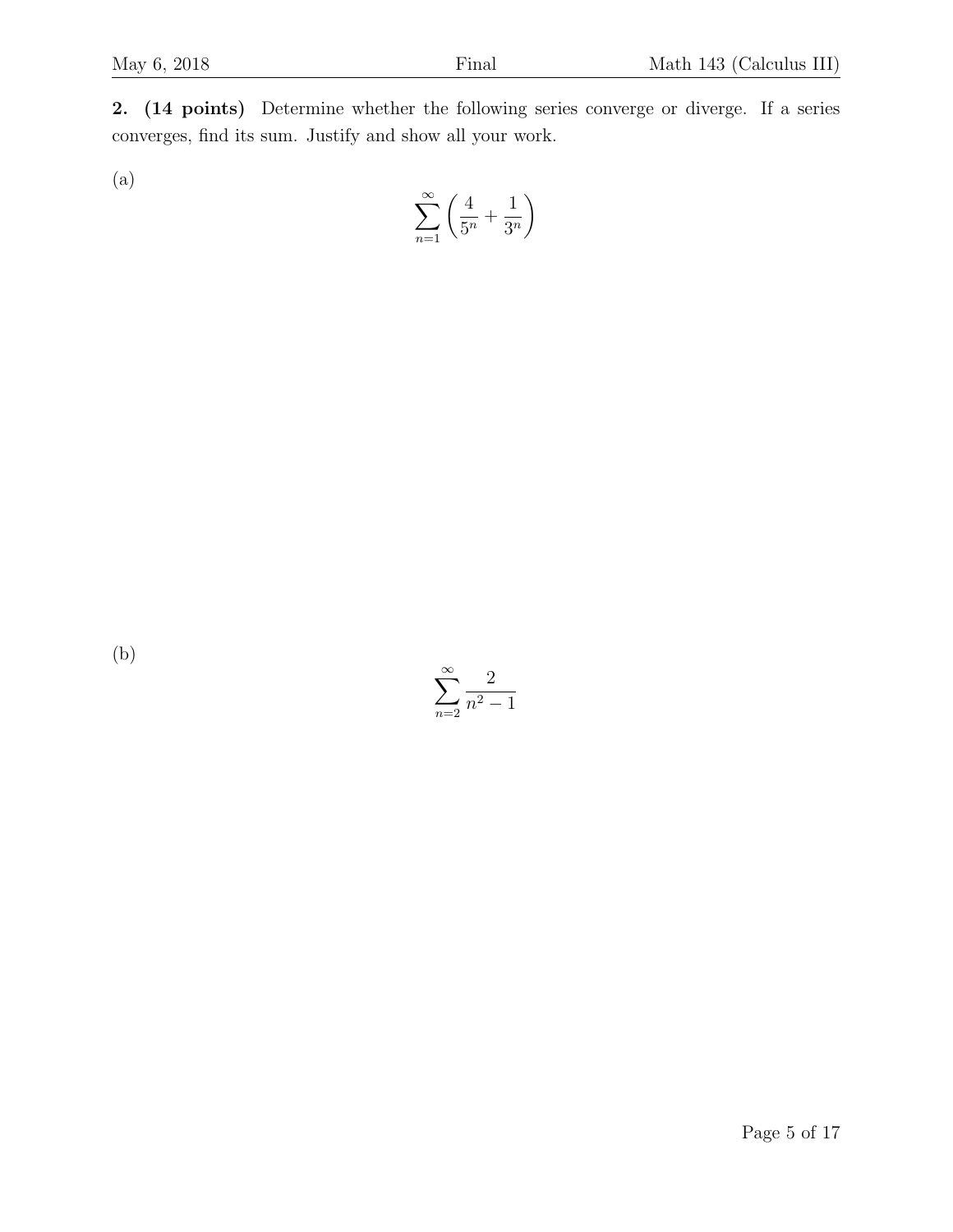3. (15 points) Determine whether the following series converge or diverge, naming any tests you use, and justifying their use completely.

(a)

$$
\sum_{n=1}^{\infty} \frac{e^{1/n}}{n^2}
$$

(b)

 $\sum^{\infty}$  $n=1$  $n4^n + 5$  $(3.9)^n - n$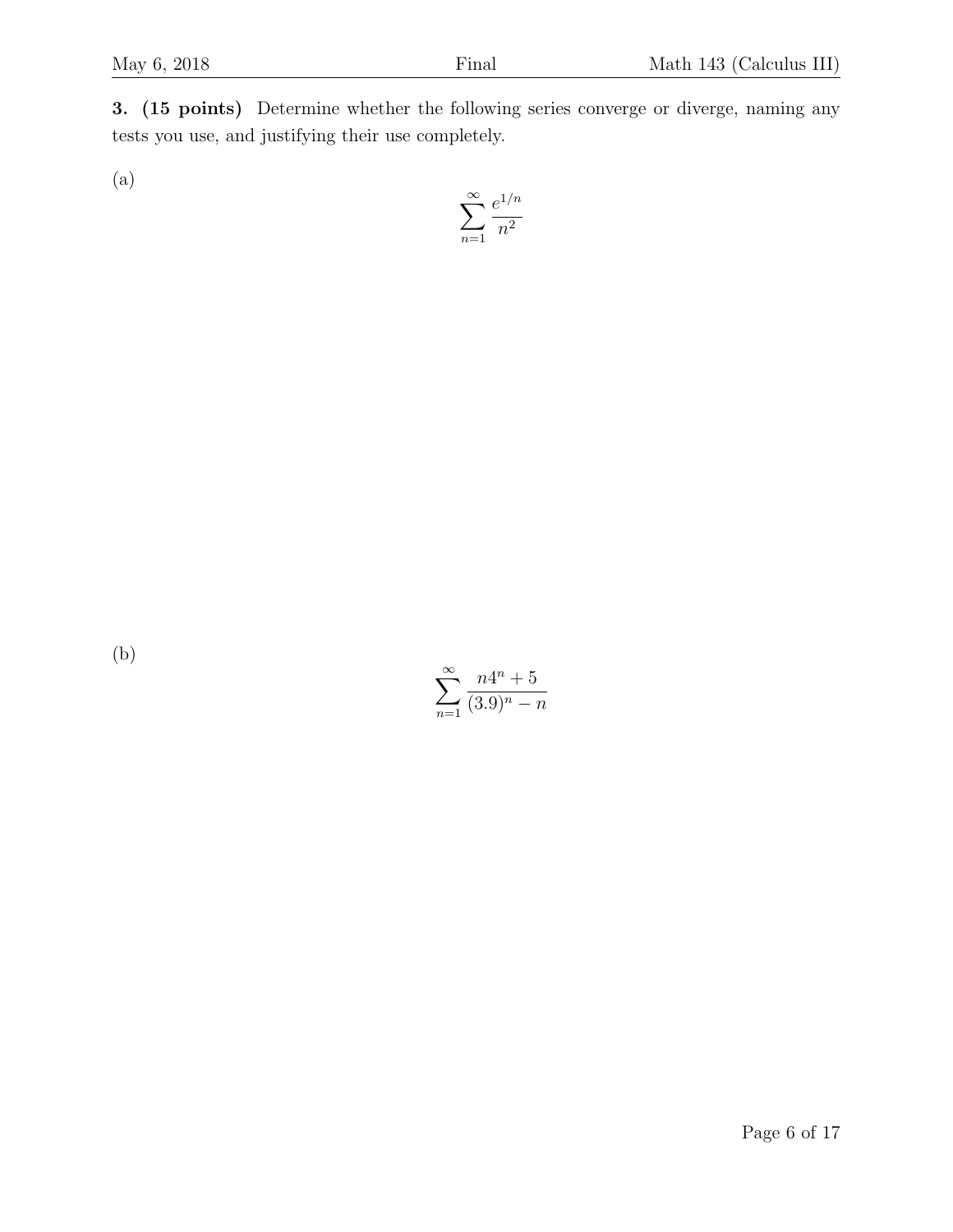(c)

$$
\sum_{n=2}^{\infty} \frac{1}{n \ln(n)}
$$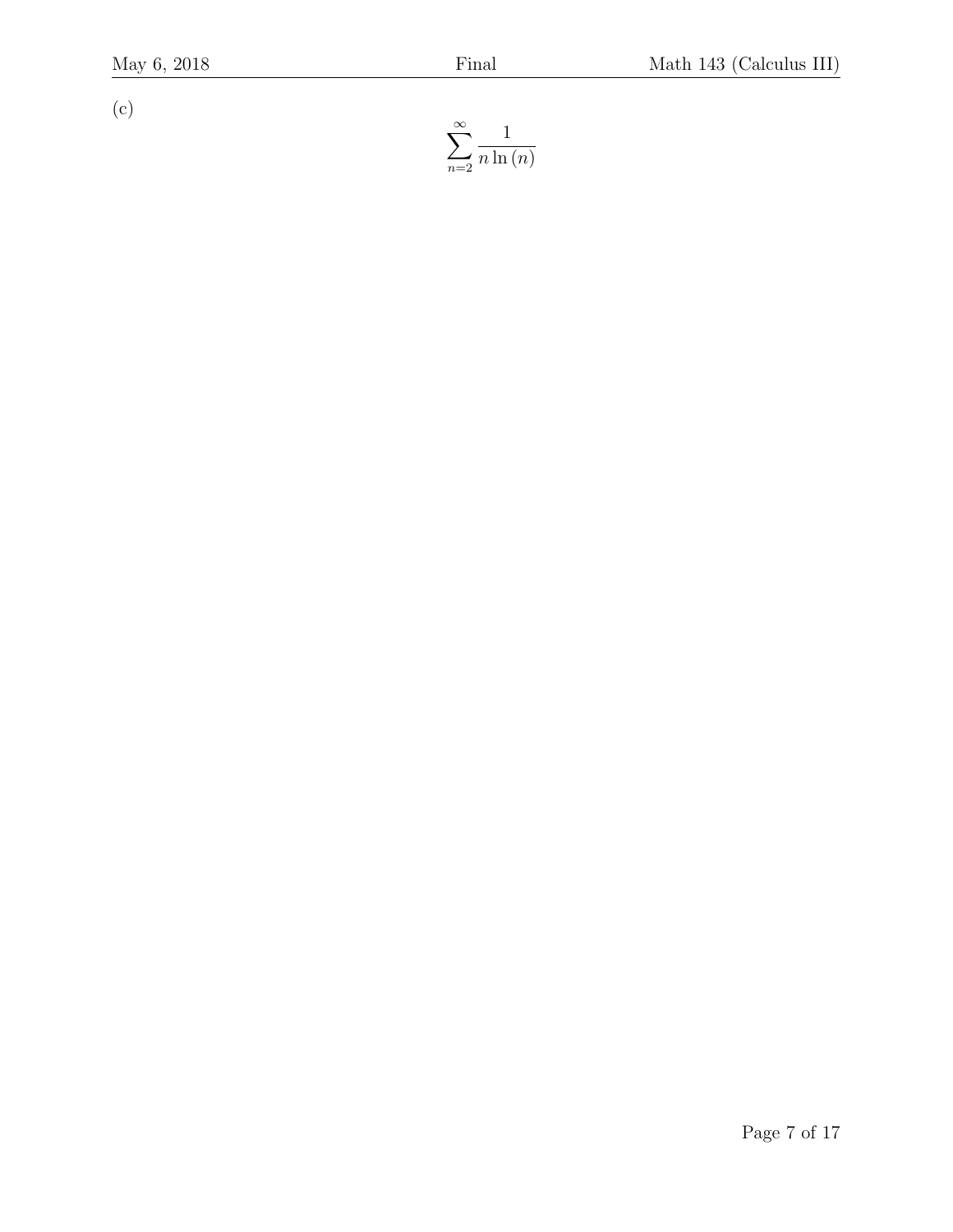4. (14 points) Find a power series expansion of the function

$$
f(x) = x \ln(1 - 5x^2).
$$

Write the first five non-zero terms, or express in sigma  $(\Sigma)$  notation. What is the radius of convergence?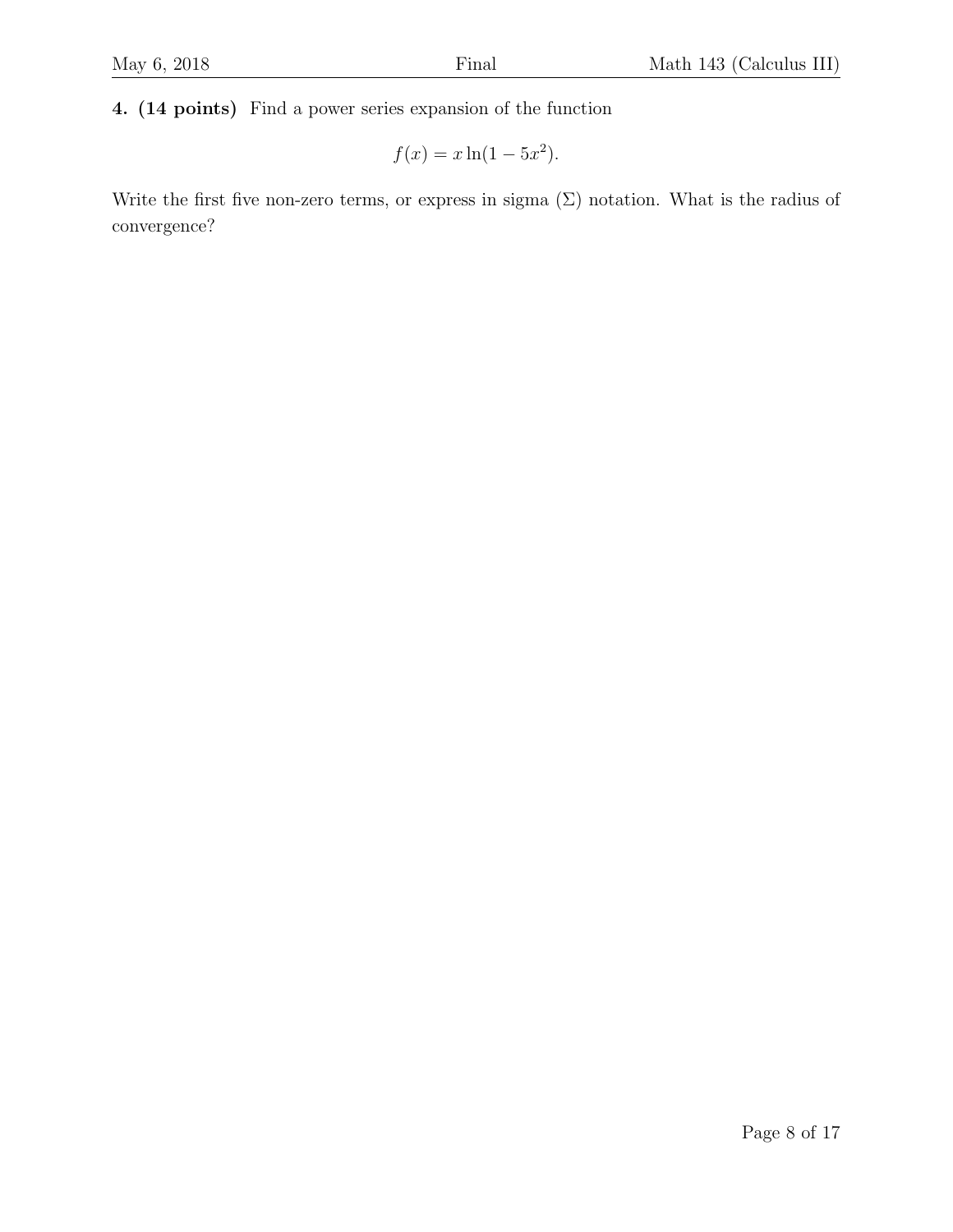**5.** (15 points) Find the Taylor series for  $f(x) = \frac{1}{x}$  $\overline{x}$ around  $a = 4$  using the definition of a Taylor series. What is the radius of convergence?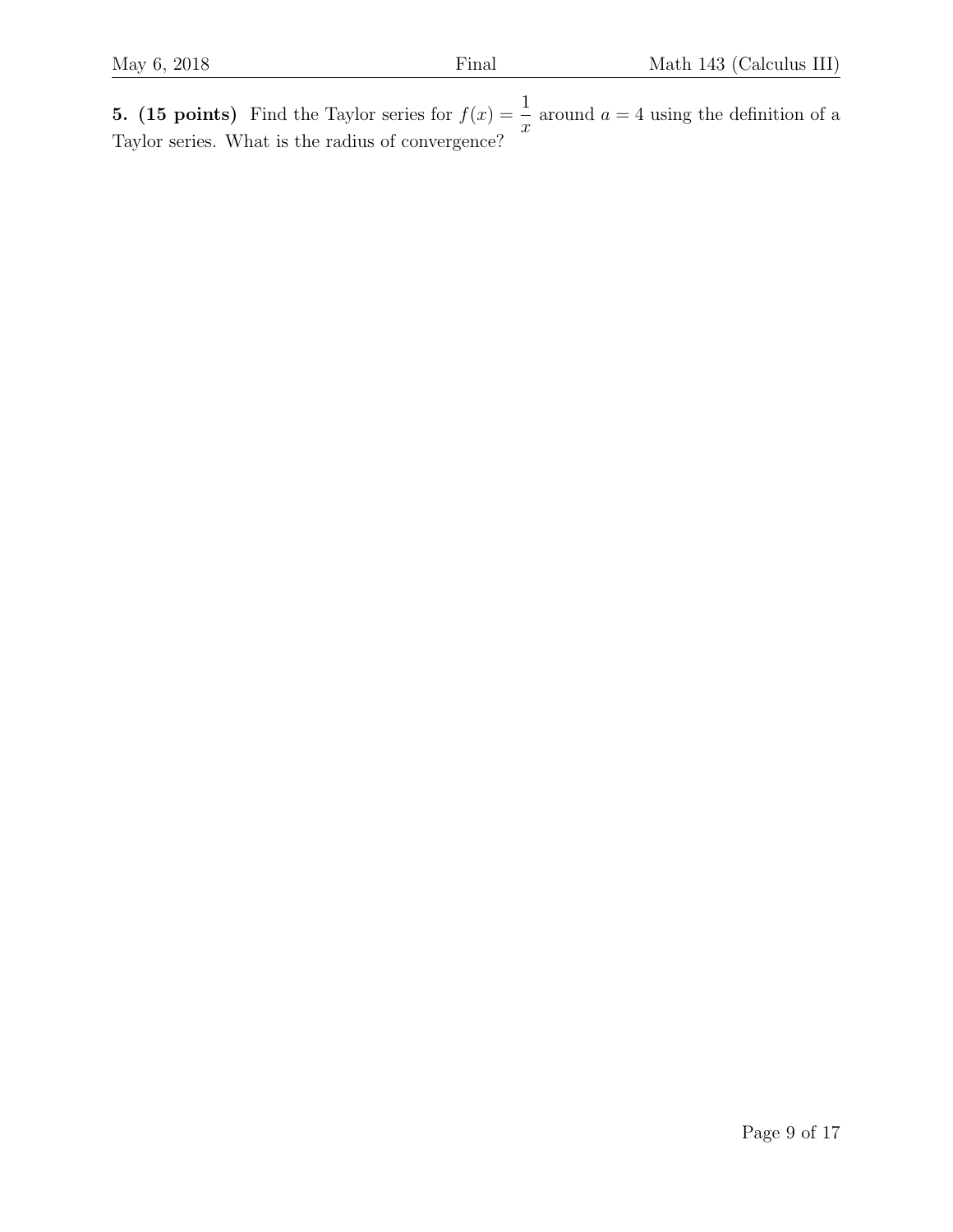6. (12 points) Find the radius and interval of convergence of the power series below.

(a)

$$
\sum_{n=1}^{\infty} \frac{7^n(x-4)^{2n+1}}{n(2n+1)!}
$$

(b)

$$
\sum_{n=1}^{\infty} \frac{n!(-1)^n (3x+2)^n}{5^n \sqrt{n+3}}
$$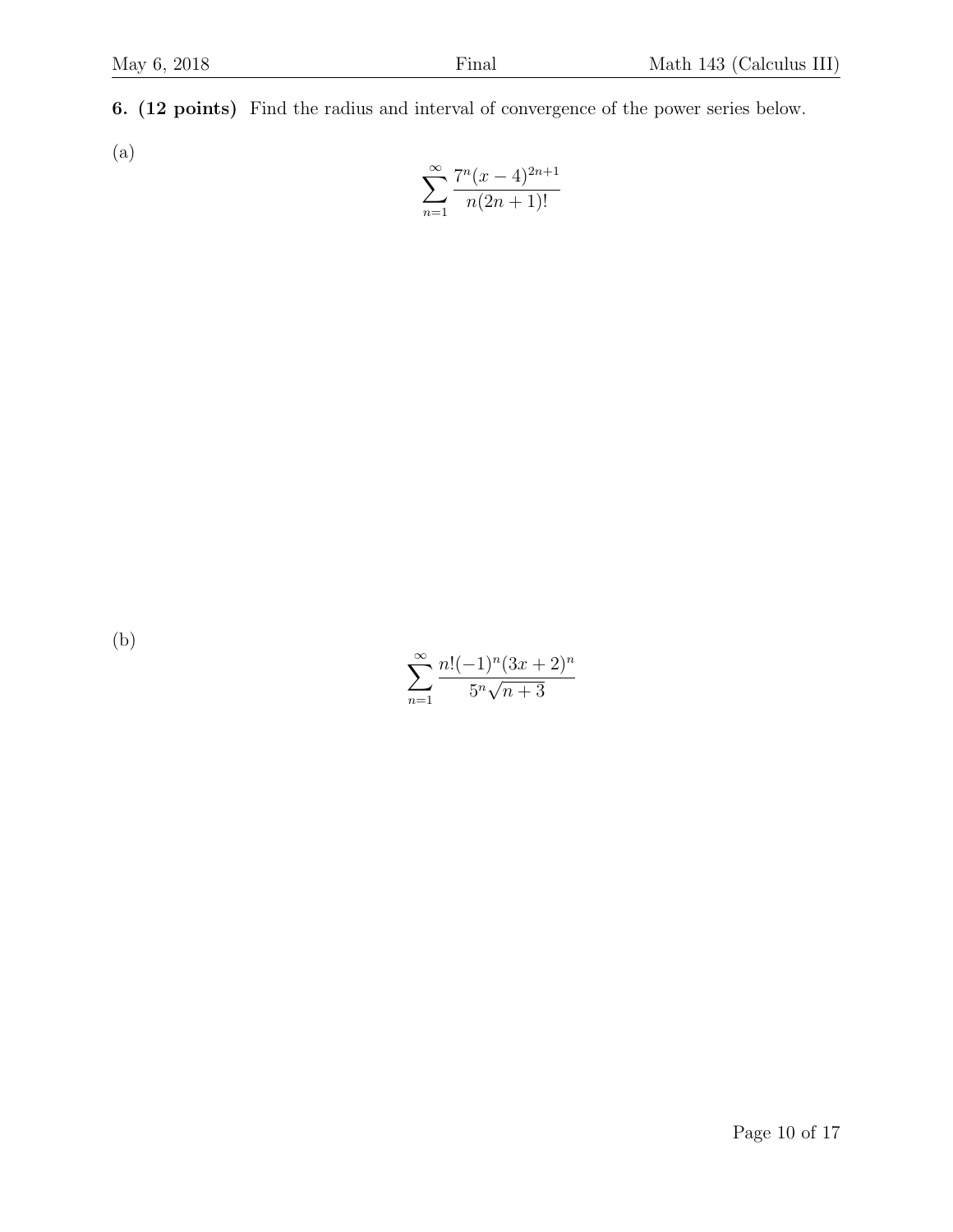#### Part B

7. (15 points) Consider the parametric curve defined by  $x = t^4 + 1, y = t^3 - t$ .

(a) Find  $dy/dx$ . For what values of t is the tangent line vertical or horizontal?

(b) At the point (2, 0) the curve has two different tangent lines. Find both tangent lines at that point.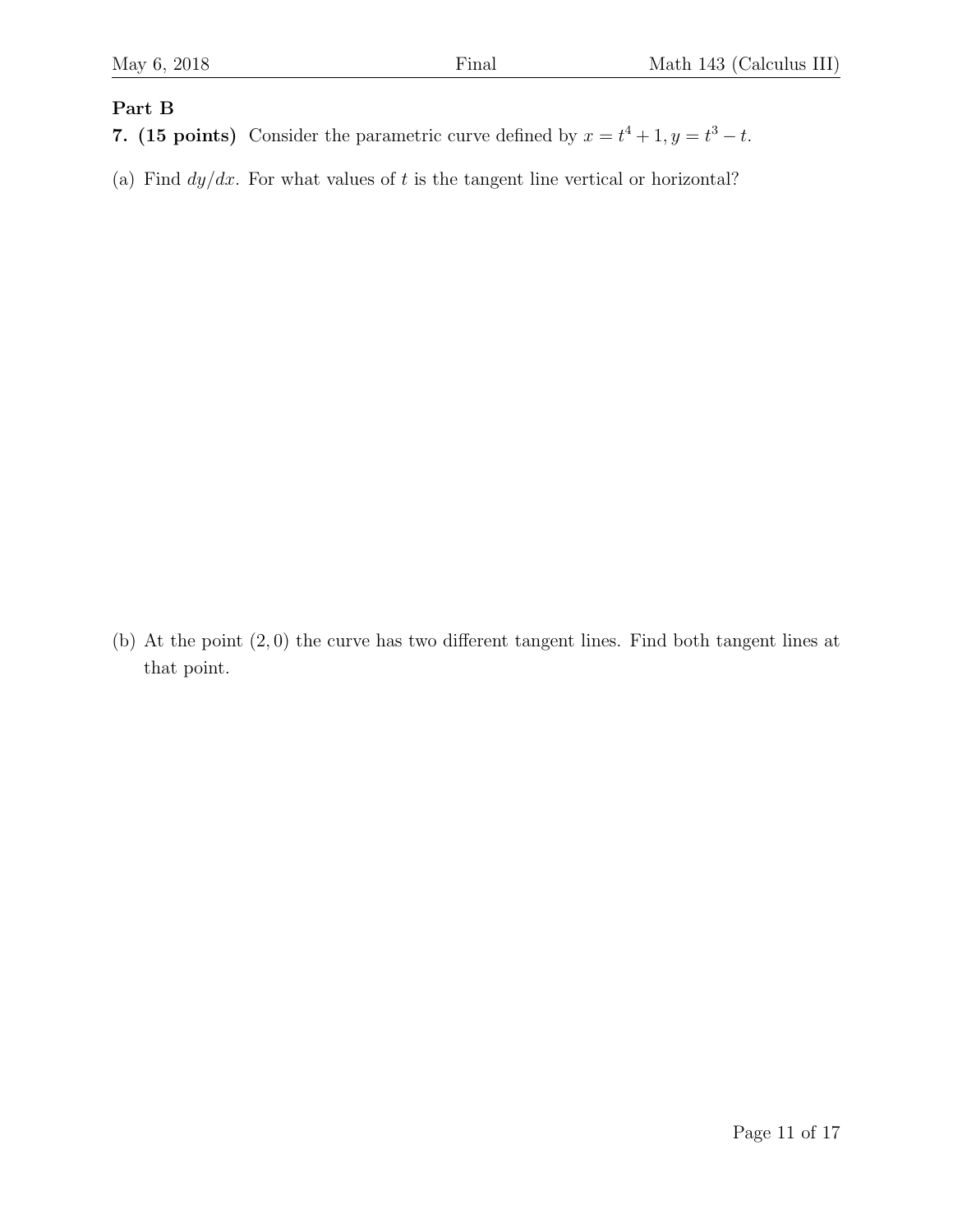(c) Determine the intervals  $(in t)$  where the curve is concave up, and where it is concave down.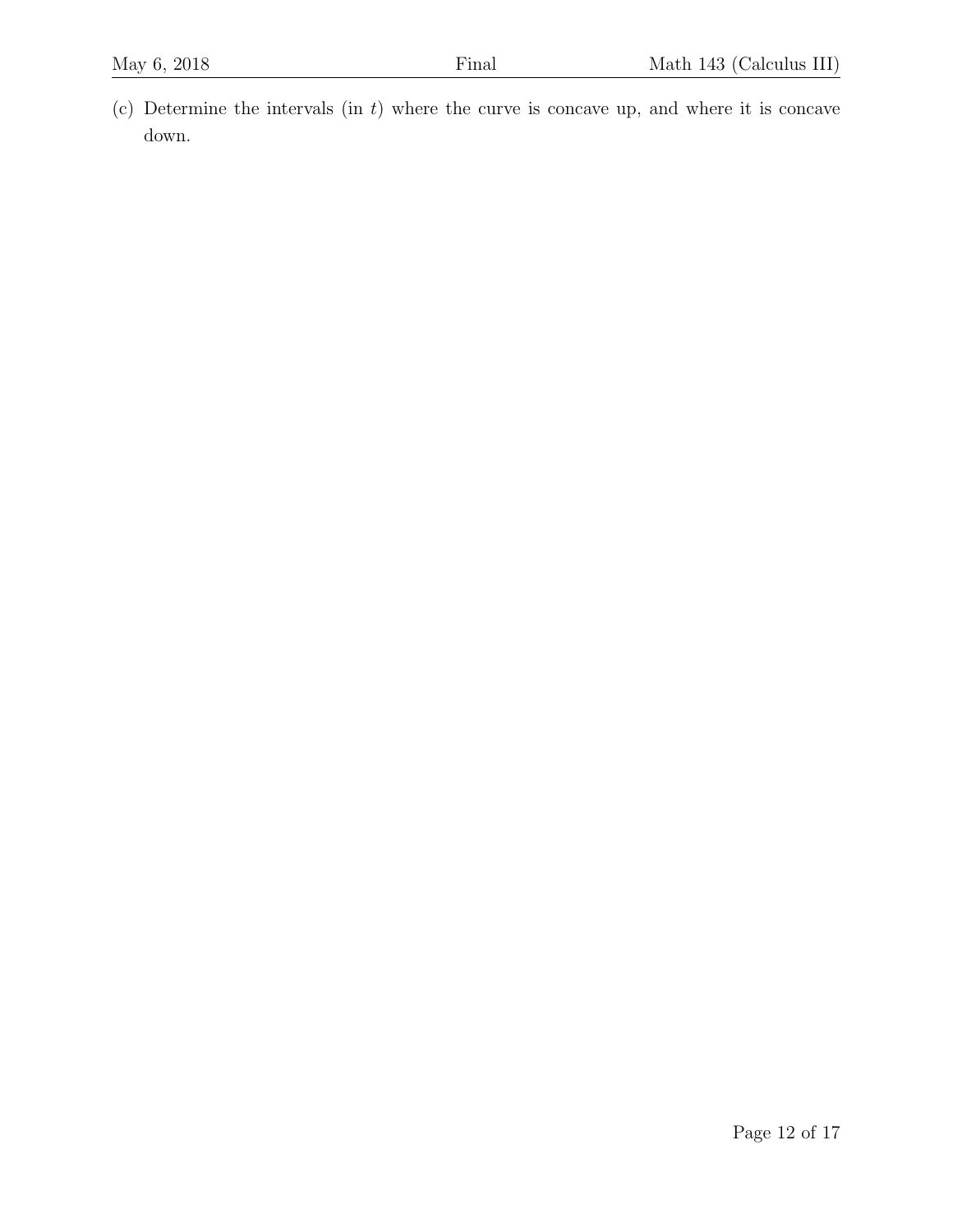8. (12 points) Consider the parametric curve defined by  $x = t - 2\sin(t)$ ,  $y = 1 - 2\cos(t)$ on the interval  $\pi/2 \leq t \leq 3\pi/2.$ 

(a) Find the area underneath the curve on the given interval.

(b) Set up, but DO NOT EVALUATE an integral that gives the arc length of the curve on the given interval.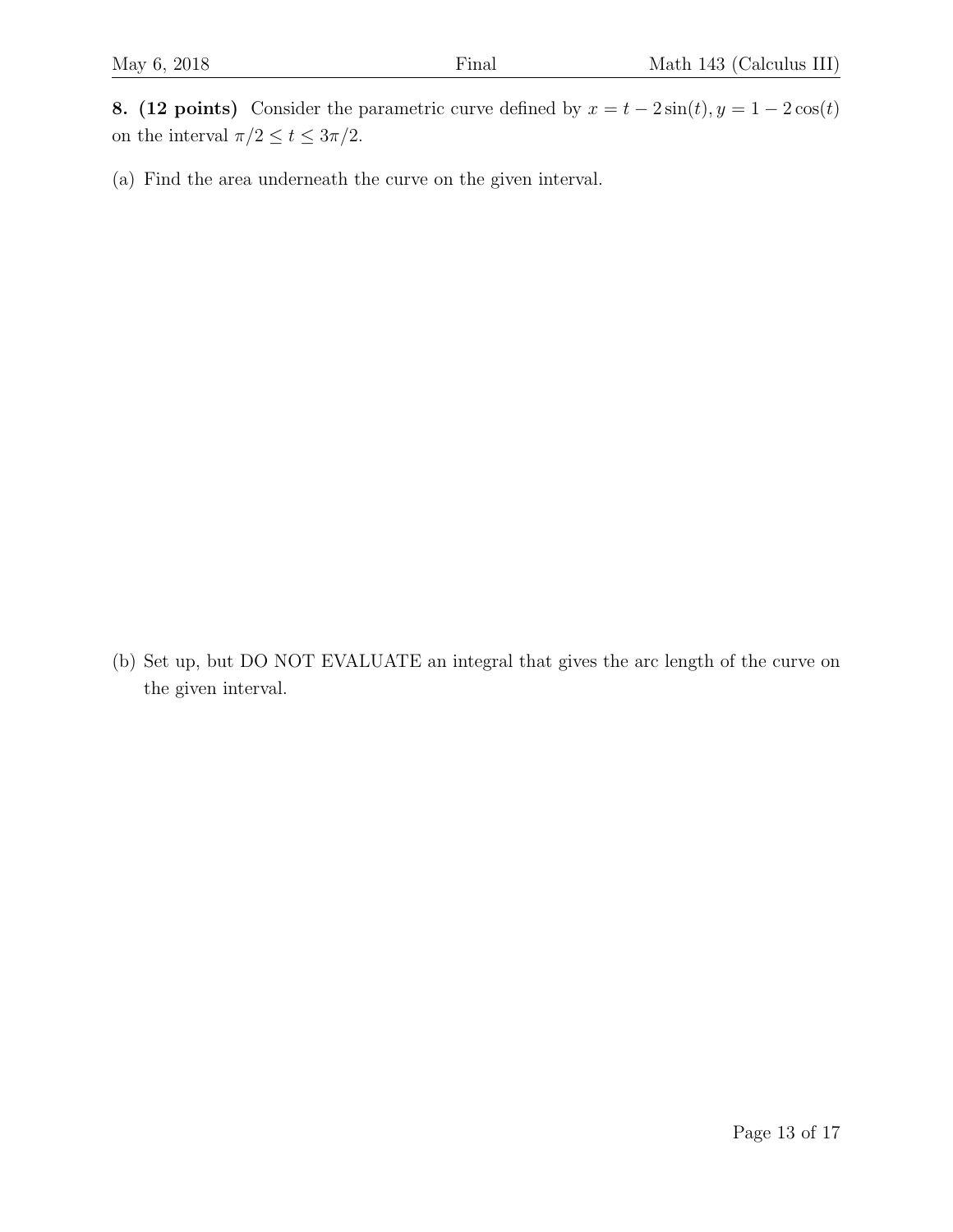## 9. (16 points)

(a) Convert the polar coordinates  $(-3, \pi/3)$  and  $(2, -\pi/6)$  to Cartesian coordinates.

(b) Convert the Cartesian coordinates (1, √ 3) and  $(-2, 2)$  to polar coordinates. Make sure  $r \geq 0$  and  $0 \leq \theta < 2\pi$ .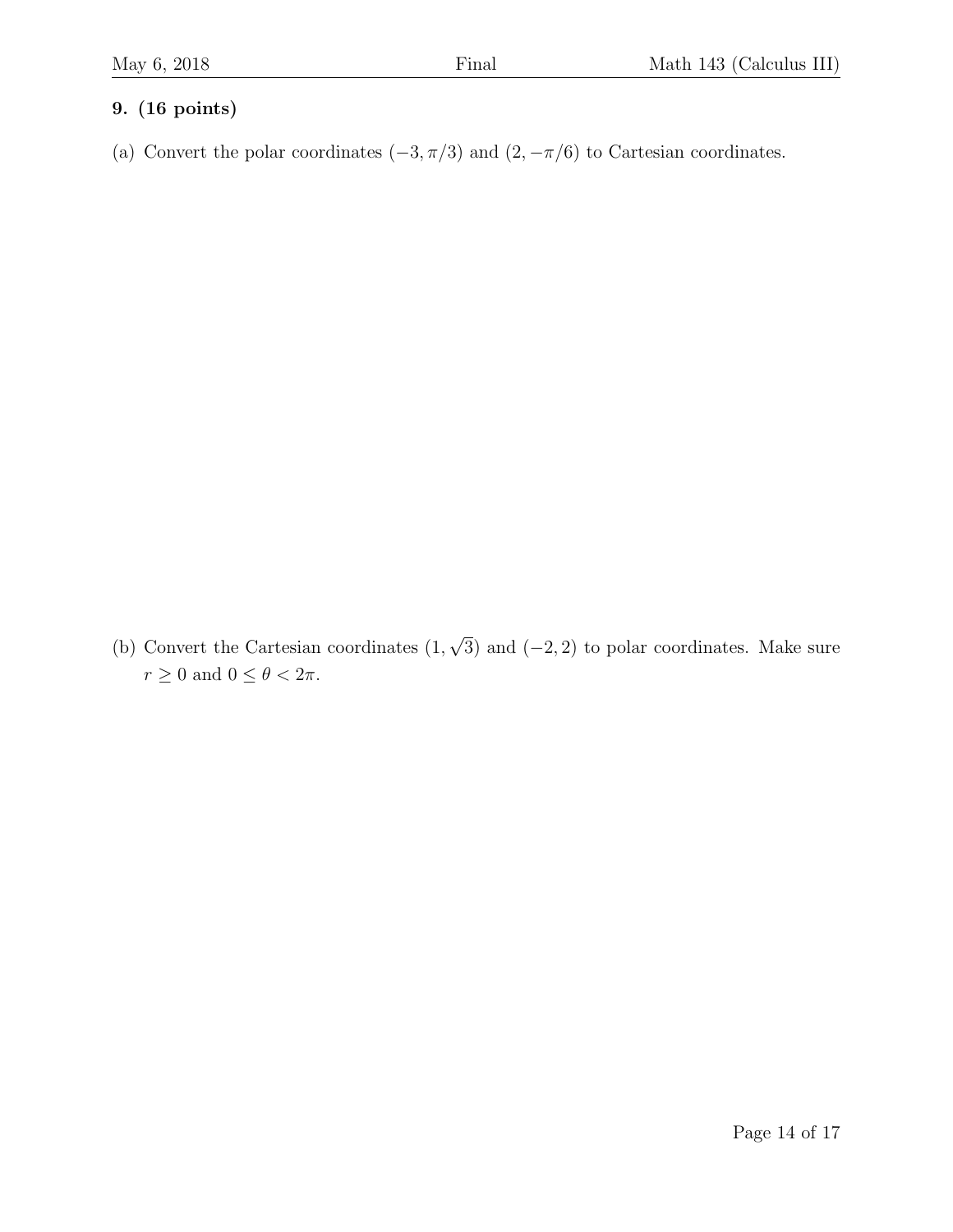### 10. (12 points) Consider the polar curve  $r = 1 + 2\cos(\theta)$



- (a) Sketch the curve on the provided graph.
- (b) For what values of  $\theta$  does the curve cross itself?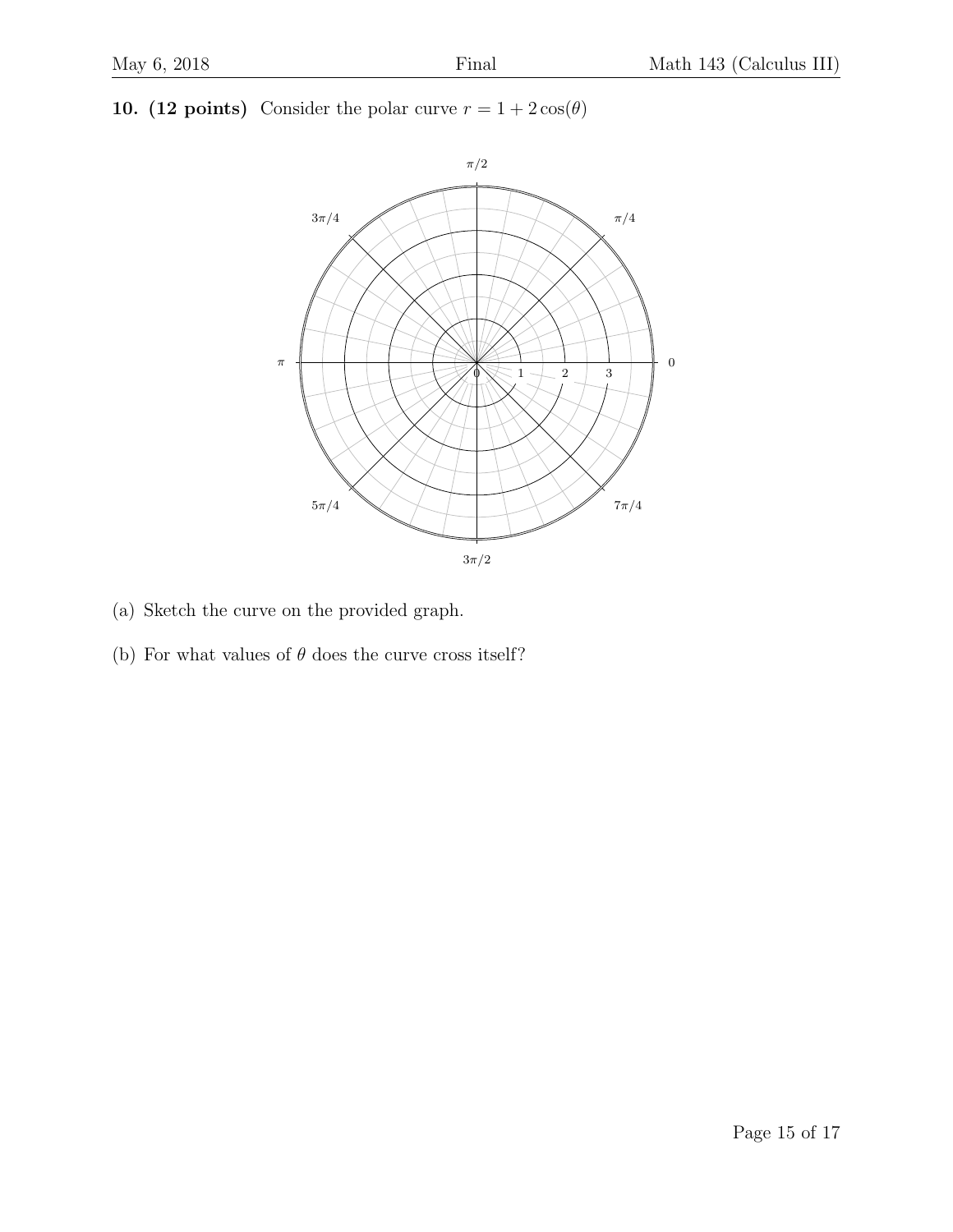11. (15 points) Find the area inside the polar curve  $r = 3 + \cos 4\theta$ . A plot is given below for reference.